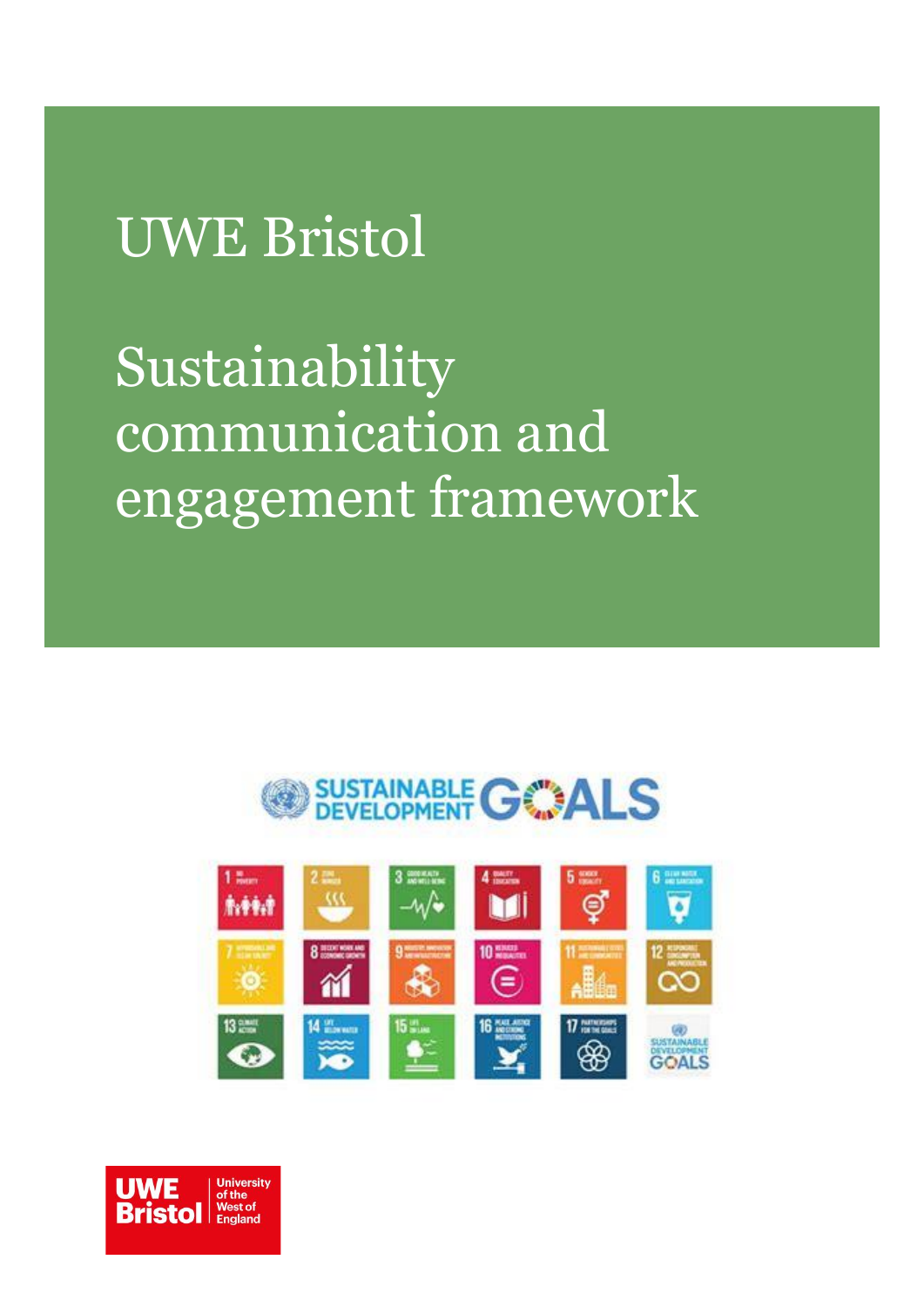This document describes the framework for the communication and engagement activity that support the university's environmental and sustainability commitments. The university is committed to some challenging environmental sustainability goals, as set out in Strategy 2030 and Transforming Futures: Climate Action & Sustainability Strategy (CASS). Achievement of these goals will not be possible without effective communications and engagement.

# **Rationale for effective communications and engagement**

The prime sustainability impact of UWE Bristol is the degree to which our graduates acquire the sustainability "literacy" that underpins social, economic and environmental responsibility now and in their futures.

There are strong *operational* rationales for communicating and engaging to promote proenvironmental behaviors, and there are equally strong rationales around engendering positive student outcomes and attributes as outlined in the Graduate Attribute framework, that our graduates be "globally responsible and future-facing". This framework aims to capture both.

This framework aligns to the following strategies and drivers:

- UWE Bristol's core business strategies including Strategy 2030
- UWE Bristol's values: ambitious, inclusive, innovative, collaborative and enterprising
- Making sustainability progress more visible thereby increasing overall awareness and contributing to the education of our students
- To promote civic engagement and a sense of community within our student body
- Consideration of the most effective timings in the staff and student "lifecycle"

| Document                          | Document ref | Reviewed | Page 2 of |
|-----------------------------------|--------------|----------|-----------|
| Sustainability communications and | EMS.COM.003  | May 2022 |           |
| engagement framework              |              |          |           |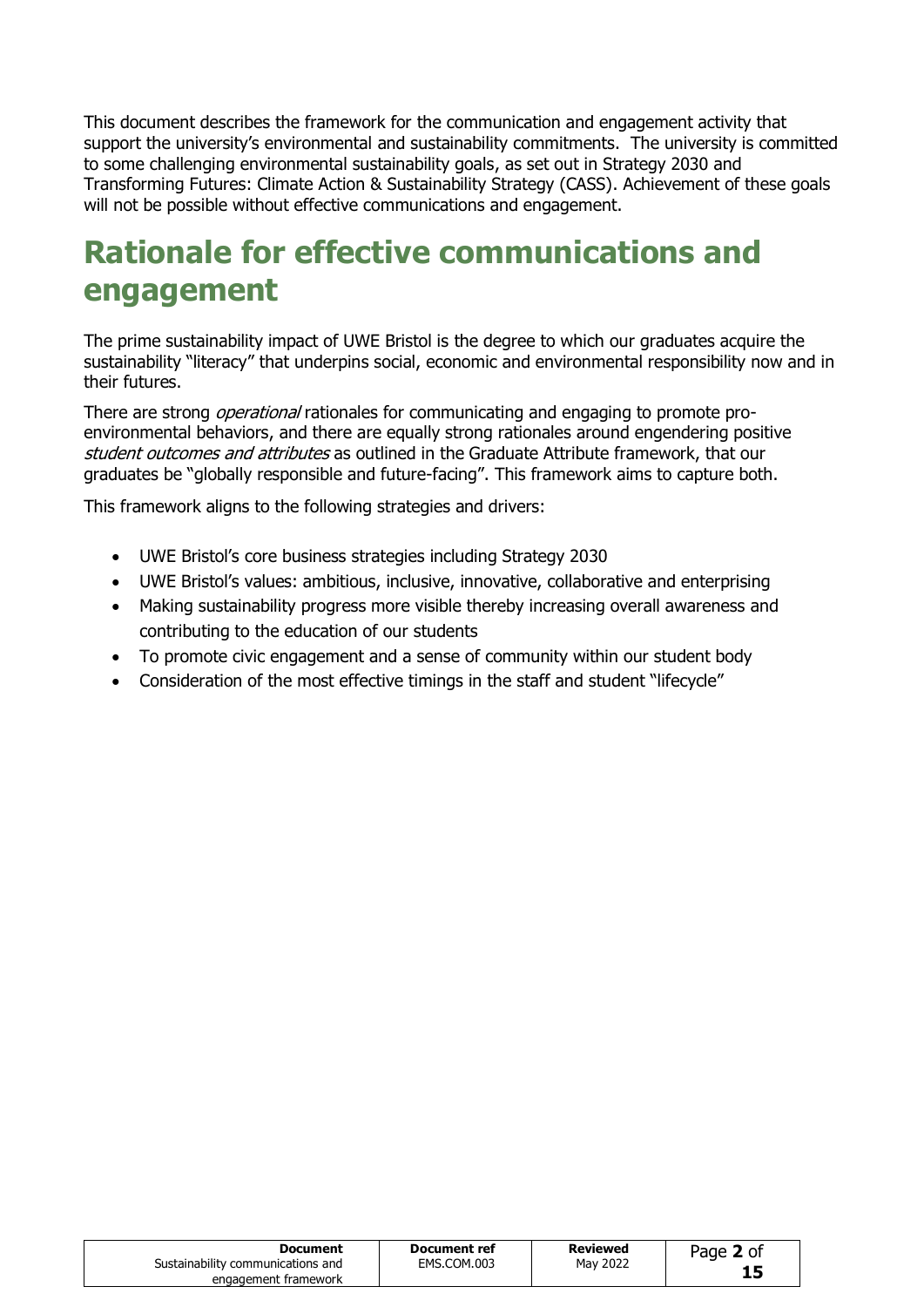# **Aims and objectives**

Our key aim is to embed sustainability into UWE Bristol's ways of working across all faculties and services and in so doing to create a positive and empowering culture. Through the application of this framework we aim to:

- provide and facilitate wide-ranging opportunities for all students and staff to engage in sustainability as a key part of their university experience
- raise awareness and where possible showcase best sustainable practice to inspire staff, students and partners to make sustainable and pro-environmental choices
- develop the skills and knowledge of staff and students to actively contribute to sustainability both at the university and in the wider world
- ensure that UWE managers are fully aware of the university's environmental sustainability commitments and their responsibility to deliver against these
- ensure managers are informed and able to engage their staff on the topic of sustainability
- ensure that key stakeholders are engaged in the development of new sustainability policy and strategy

The aim of this document is to describe the approach to communications and engagement that will most effectively deliver against the above aims, and to map the likely interest and influence of key target audiences / stakeholders.

- to consider the messages and desired behaviours of such stakeholders
- to consider the level of information to be communicated and its timing
- to consider the appropriate method of engagement/communication

| Document<br>Sustainability communications and<br>engagement framework | Document ref<br>EMS.COM.003 | <b>Reviewed</b><br>May 2022 | Page 3 of |
|-----------------------------------------------------------------------|-----------------------------|-----------------------------|-----------|
|                                                                       |                             |                             |           |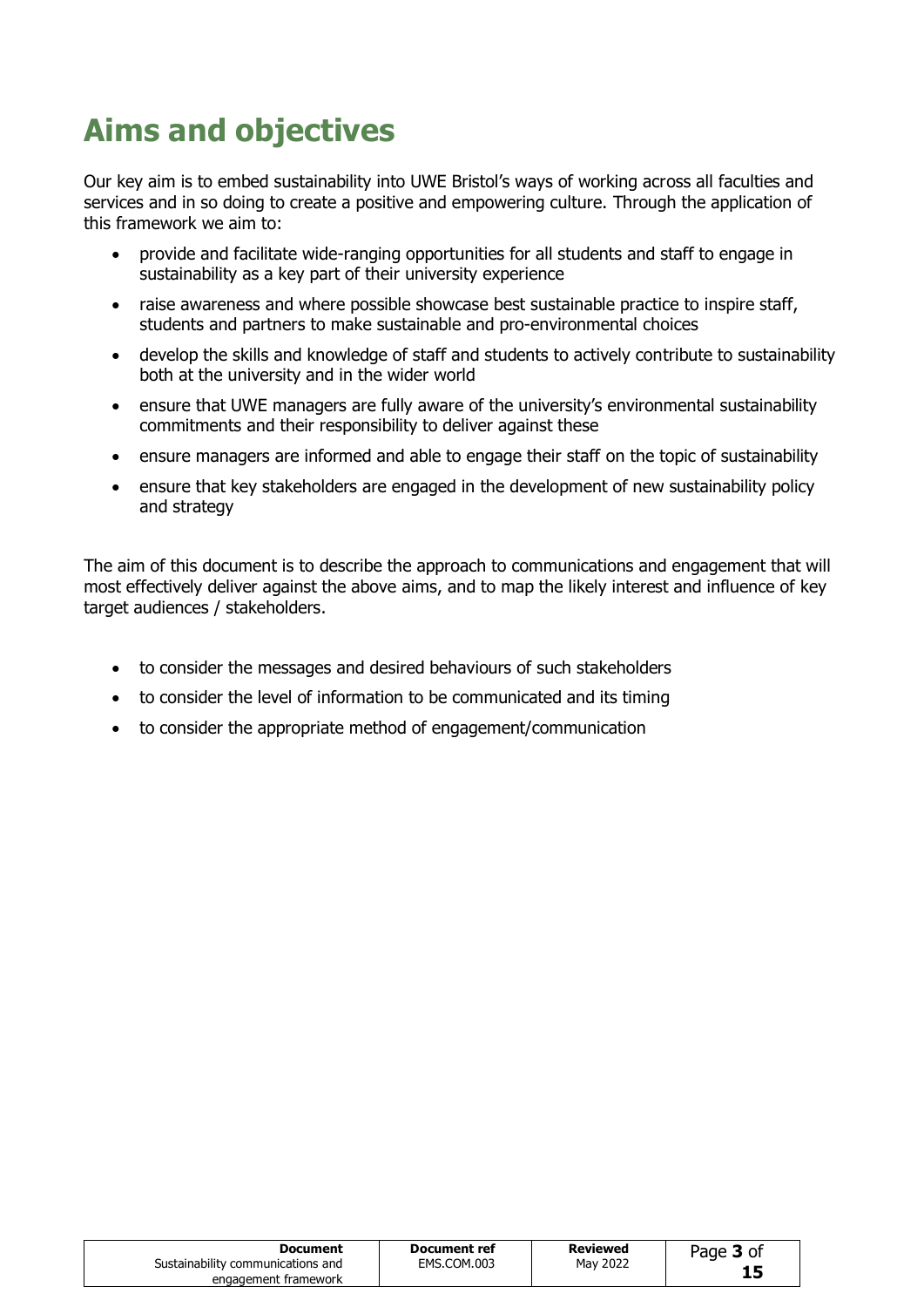## **Over-arching principles**

Certain principles will govern communications and engagement activity around sustainability, as follows:

- to be evidence-based
- to be solutions focused
- to offer and promote positive action
- to link to wider "big picture" challenges and opportunities
- to ensure compliance with external requirements
- to use the United Nations SDGs to unify communication activity
- to provide opportunities for students and staff to help set the sustainability agenda
- to encourage students and staff to engage in improving the University's environmental sustainability performance
- to provide opportunities for students and staff to engage in the study of sustainability within the curriculum

### **Supporting sustainability action plans**

TF:CASS (UWE sustainability strategy) is supported by a series of Action Plans providing the shorter term engagement with the ambitions of the CASS. These plans include:

- Landscape and Biodiversity
- Carbon and Energy Management
- Circular Economy
- Education for Sustainable Development
- Sustainable Food
- Travel action
- Water Management
- Scope 3 action
- Plastics action

Many of these plans will require effective communications and engagement activity to promote the behaviour change that contributes to meeting the stated objectives.

The sustainability engagement coordinator assists in facilitating engagement activities throughout the academic year, using the framework timetable shown below (Appendix A).

| Document                          | Document ref | <b>Reviewed</b> | Page 4 of |
|-----------------------------------|--------------|-----------------|-----------|
| Sustainability communications and | EMS.COM.003  | May 2022        |           |
| engagement framework              |              |                 |           |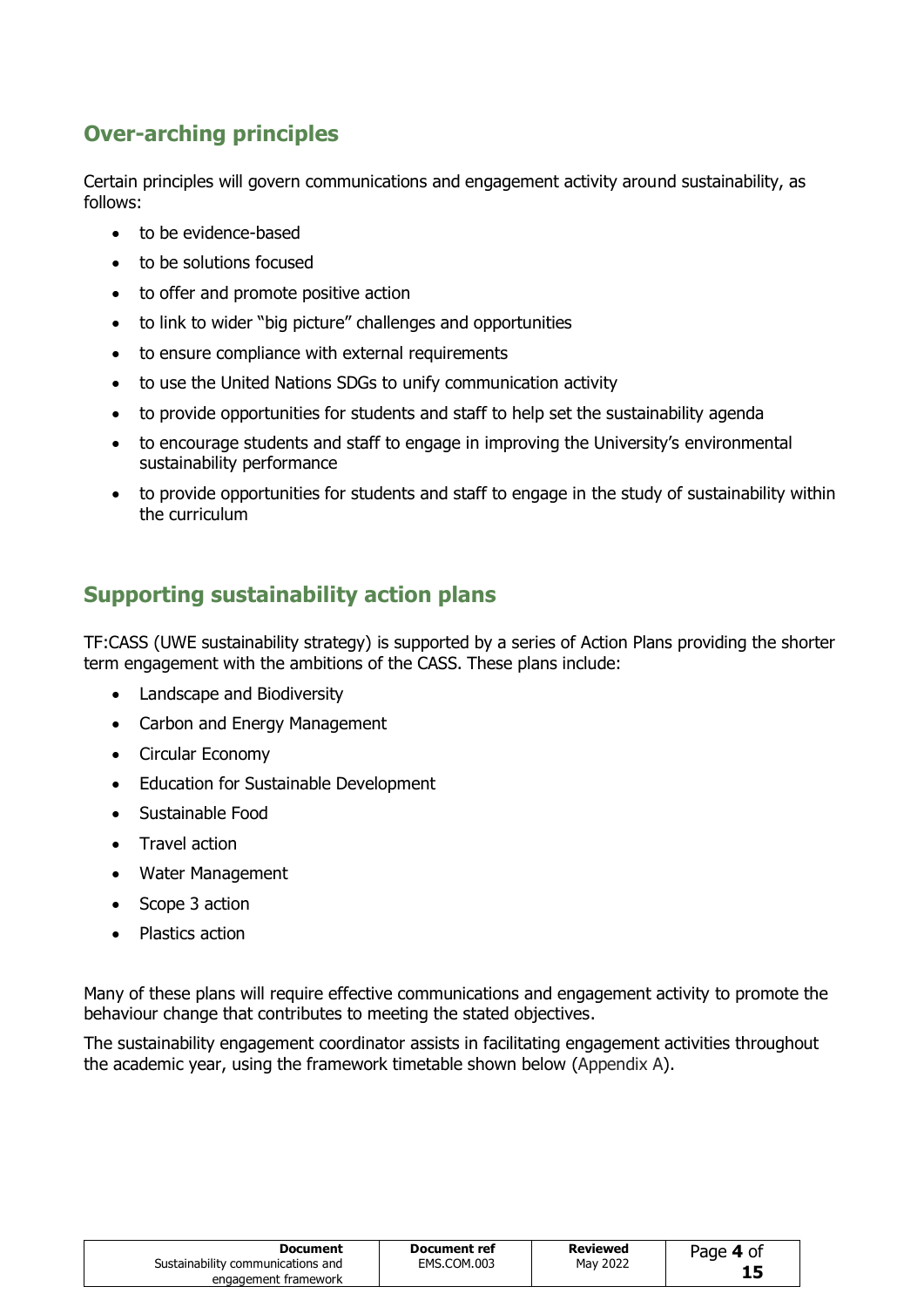#### **Responsibilities and Resources**

The sustainability engagement coordinator is responsible for maintaining a programme of events and engagement opportunities that contribute to the aims set out in this framework, and for promoting these engagement opportunities to staff, students and external partners.

The UWE Students' Union is a key partner in this approach, and ongoing joint working is vital to the success of this framework. In particular the sustainability engagement coordinator will liaise closely with the relevant elected presidents, student reps and the Green Team.

Thematic lead professionals are responsible for developing of other relevant content for the detailed engagement and communications activities relevant to their areas; supported by the engagement coordinator and working with other appropriate university teams (including UWE strategic communications & marketing, The Student Union marketing team, Accommodation Services and others as appropriate).

The sustainability engagement coordinator shall ensure that opportunities are available in support of the theme areas. The approximate split of this will be as follows:

- Resource efficiency (Energy and carbon reduction, water reduction, waste and resources management/circular economy) 20%
- Sustainable/active travel 20%

Wellbeing/biodiversity via the university /surrounding environment 20%Wellbeing/sustainability via the food system 20%

• Other related ongoing emerging key issues such as inequality, a just transition, climate justice, climate anxiety 20%

Education and Sustainable Development (ESD) and practice-based opportunities cross-cut the above themes and all theme professionals will find opportunities for student involvement and learning within their services, with the assistance and support of the sustainability engagement coordinator. ESD spans all the thematic areas and is led by Professor Georgie Gough. All thematic leads have a responsibility to promote opportunities for student involvement that contribute to the university's core purpose of being an educator i.e. in this context being sustainably literate.

The engagement coordinator will promote such opportunities to all relevant parties as appropriate.

ESD is embedded within the university curricula and is promoted at various levels throughout the academic community. This includes the annual ESD conference, the teaching and learning conference, and via the Knowledge Exchange for Sustainable Education (KESE) network.

Specific roles and responsibilities will from time to time be required to fulfil campaigns or work programmes. These will be arranged in such a way to avoid unnecessary duplication of effort. One such programme will be UWE Bristol climate action programme, outlined in the following section.

Resource requirements to support such programmes have also been considered and while a significant proportion of resource will be drawn from the Sustainability and Energy teams currently working on leading these campaigns, a university wide approach will require additional support. Key teams for this will include:

- Accommodation Services
- Internal Communications
- Information Technology Services

| Document                          | Document ref | Reviewed | Page 5 of |
|-----------------------------------|--------------|----------|-----------|
| Sustainability communications and | EMS.COM.003  | May 2022 |           |
| engagement framework              |              |          |           |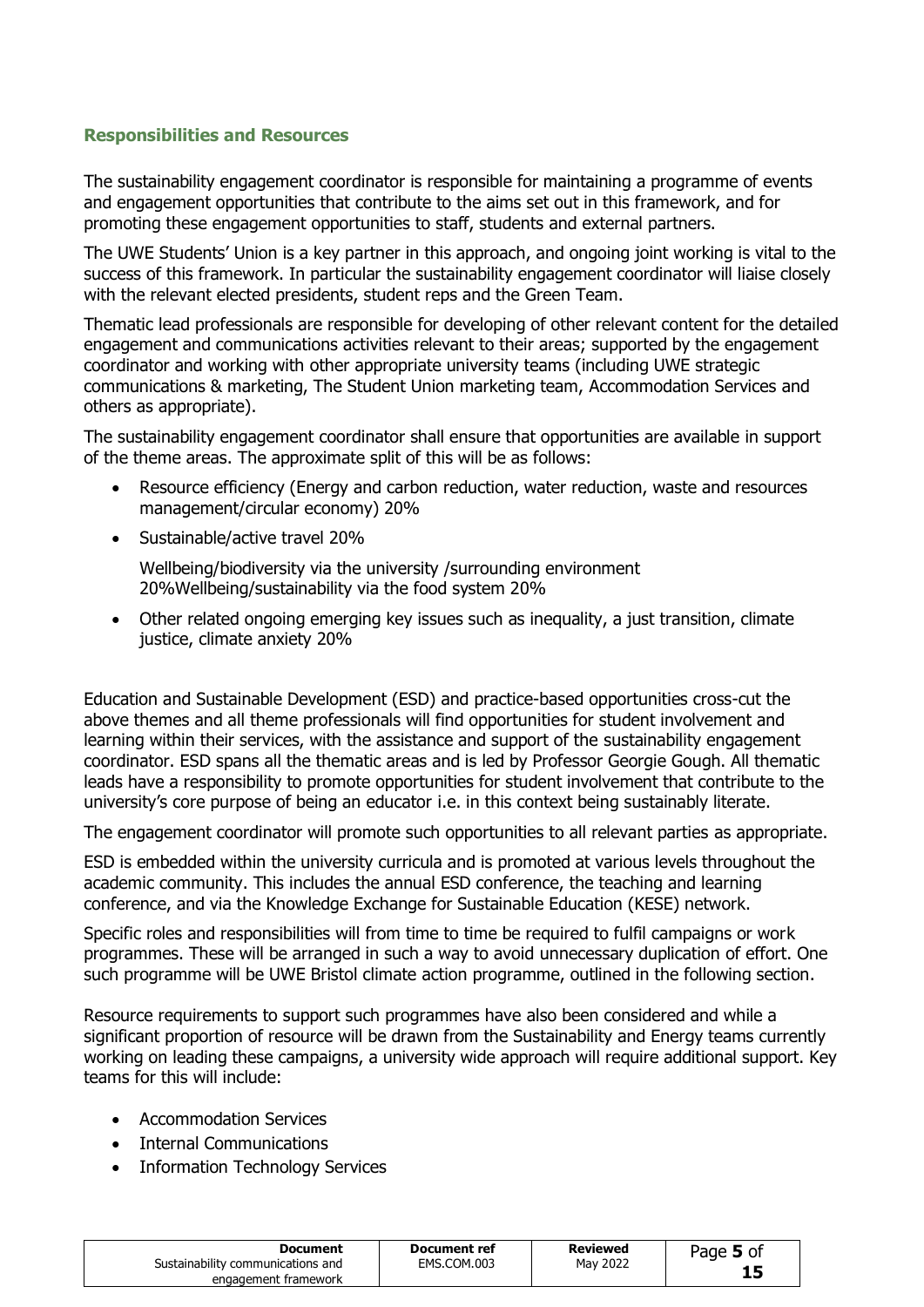- Learning and Development Team
- Human Resources

The input of expertise and time from these teams will be essential to ensure that the campaigns can be effectively delivered and a University-wide approach taken.

# **Overarching campaigns – climate action programme**

Climate change mitigation is the overarching theme year-to-year with clear links to individual behaviours students and staff can take while at UWE and at home, to contribute to reduced environmental impacts.

The **Climate Action Programme** describes the programme of works to support the changes that are necessary in pursuit of UWE Bristol's net zero carbon commitment. Particularly relevant action plans are:

- Carbon and energy reduction,
- Travel plan,
- Circular economy and waste prevention, including plastics
- Water management
- Food and drink consumption.

The CAP will be a key strand of the university's sustainability work for the next two years, at which point it will be reviewed alongside reviews of the relevant action plans.

Focus areas will be agreed and planned for each academic year going forward. The outline plan for the CAP for 2021/22 and 2022/23 along with roles & responsibilities are shown in Appendix B.

#### **Note on external partners**

Some communication and engagement is more appropriately delivered by external parties and service providers. Where information is subject to change it is more effective to link directly to the information source rather than attempt to replicate it and then have to maintain accuracy.

Where possible and appropriate we will engage external partners to deliver face-to-face engagement activities on our campuses, both by way of external speakers for lectures as well as stalls and pop-up activities.

| Document                          | Document ref | Reviewed | Page 6 of |
|-----------------------------------|--------------|----------|-----------|
| Sustainability communications and | EMS.COM.003  | May 2022 |           |
| engagement framework              |              |          |           |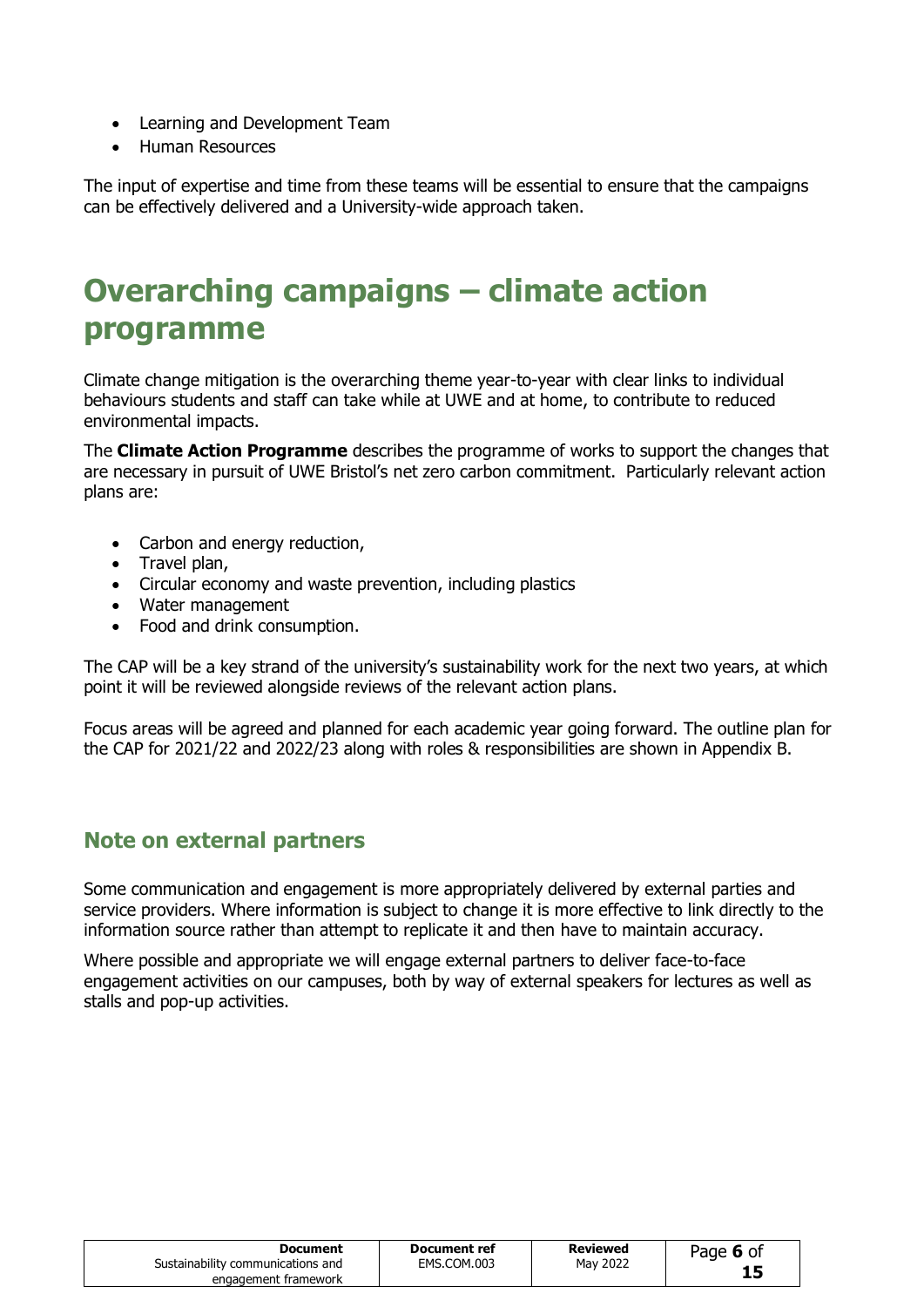| Document                          | Document ref | Reviewed | Page $\lambda$<br><b>7</b> of |
|-----------------------------------|--------------|----------|-------------------------------|
| Sustainability communications and | EMS.COM.003  | May 2022 |                               |
| engagement framework              |              |          |                               |

# **Appendix A: Annual engagement timetable**

This section details the engagement and communications activities and where they fit into the student and staff lifecycle and/or to the academic year, and the communication/engagement methods or channels which are most appropriate for each stakeholder group

Subject to change in 2020/21 period due to Covid-19 effects

| <b>Engagement - timing critical activity</b>                         | <b>September</b> | <b>October</b> | <b>November</b> | <b>December</b> | <b>January</b> | <b>February</b> | <b>March</b> | <b>April</b> | <b>May</b> | June | July | <b>August</b> |
|----------------------------------------------------------------------|------------------|----------------|-----------------|-----------------|----------------|-----------------|--------------|--------------|------------|------|------|---------------|
| Training of student ambassadors                                      |                  |                |                 |                 |                |                 |              |              |            |      |      |               |
| Student welcome and induction                                        |                  |                |                 |                 | Glenside       |                 |              |              |            |      |      |               |
| Newly enrolling / Students                                           |                  |                |                 |                 | intake         |                 |              |              |            |      |      |               |
| Accommodation induction talks                                        |                  |                |                 |                 |                |                 |              |              |            |      |      |               |
| New resident students                                                |                  |                |                 |                 |                |                 |              |              |            |      |      |               |
| Freshers' Fair                                                       |                  |                |                 |                 |                |                 |              |              |            |      |      |               |
| <b>Newly enrolling students</b>                                      |                  |                |                 |                 |                |                 |              |              |            |      |      |               |
| Staff welcome fair                                                   |                  |                |                 |                 |                |                 |              |              |            |      |      |               |
| New staff                                                            |                  |                |                 |                 |                |                 |              |              |            |      |      |               |
| Easter and Christmas shut down messaging                             |                  |                |                 |                 |                |                 |              |              |            |      |      |               |
| All staff                                                            |                  |                |                 |                 |                |                 |              |              |            |      |      |               |
| Targeted stalls/pop-up shops/campaign                                |                  |                |                 |                 |                |                 |              |              |            |      |      |               |
| All staff and students                                               |                  |                |                 |                 |                |                 |              |              |            |      |      |               |
| Welcome week for International students                              |                  |                |                 |                 |                |                 |              |              |            |      |      |               |
| <b>International students</b>                                        |                  |                |                 |                 |                |                 |              |              |            |      |      |               |
| <b>Sustainability fortnight</b>                                      |                  |                |                 |                 |                |                 |              |              |            |      |      |               |
| All staff and students                                               |                  |                |                 |                 |                |                 |              |              |            |      |      |               |
| <b>Feel Good February</b>                                            |                  |                |                 |                 |                |                 |              |              |            |      |      |               |
| All staff and students                                               |                  |                |                 |                 |                |                 |              |              |            |      |      |               |
| Fairtrade fortnight                                                  |                  |                |                 |                 |                |                 |              |              |            |      |      |               |
| All staff and students                                               |                  |                |                 |                 |                |                 |              |              |            |      |      |               |
| City Challenge / Festival of Nature                                  |                  |                |                 |                 |                |                 |              |              |            |      |      |               |
| <b>Students / Staff/ Public</b>                                      |                  |                |                 |                 |                |                 |              |              |            |      |      |               |
| <b>UWE Teaching and Learning conference</b><br><b>Academic staff</b> |                  |                |                 |                 |                |                 |              |              |            |      |      |               |
| UWE staff awards - stall and activities                              |                  |                |                 |                 |                |                 |              |              |            |      |      |               |
| All staff                                                            |                  |                |                 |                 |                |                 |              |              |            |      |      |               |
| <b>UWE Education for Sustainable Development</b>                     |                  |                |                 |                 |                |                 |              |              |            |      |      |               |
| conference Academic staff                                            |                  |                |                 |                 |                |                 |              |              |            |      |      |               |
| <b>Big Give campaign</b>                                             |                  |                |                 |                 |                |                 |              |              |            |      |      |               |
| Residential students (off and on site)                               |                  |                |                 |                 |                |                 |              |              |            |      |      |               |
| Climate action programme and climate action                          |                  |                |                 |                 |                |                 |              |              |            |      |      |               |
| cafes with staff ongoing throughout the year PLUS                    |                  |                |                 |                 |                |                 |              |              |            |      |      |               |
| campus Biodiversity tours and sustainable Travel                     |                  |                |                 |                 |                |                 |              |              |            |      |      |               |
| events                                                               |                  |                |                 |                 |                |                 |              |              |            |      |      |               |
| Carbon literacy training ongoing                                     |                  |                |                 |                 |                |                 |              |              |            |      |      |               |
|                                                                      |                  |                |                 |                 |                |                 |              |              |            |      |      |               |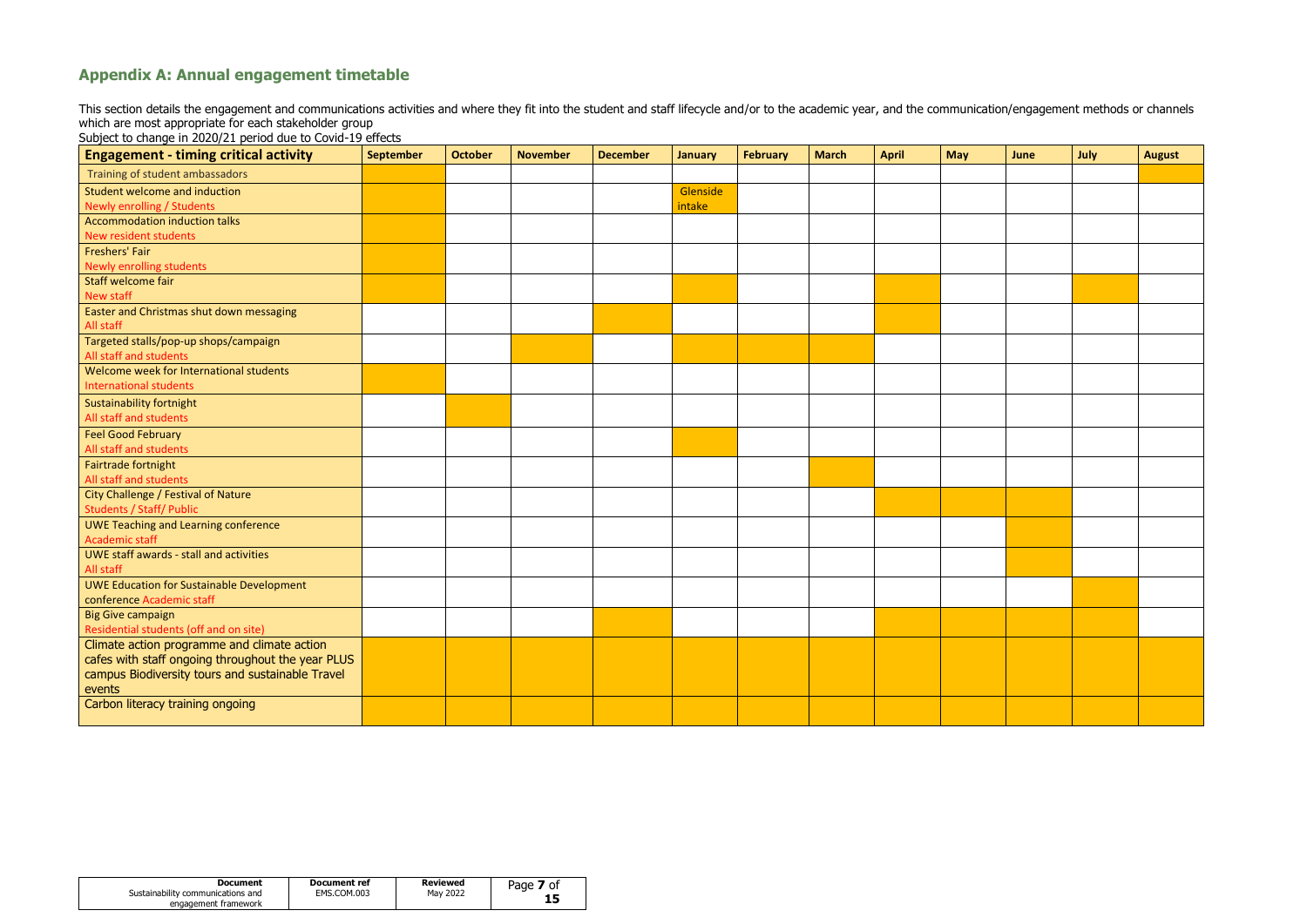# **Appendix B: Climate Action Programme – 2-year plan**

| <b>Type</b>             | Action                                                                                                         | <b>Resources</b>                                            | Measure /                                                                                    | Responsibility                                                                                                    | Notes (with                                                                                                                                                        |
|-------------------------|----------------------------------------------------------------------------------------------------------------|-------------------------------------------------------------|----------------------------------------------------------------------------------------------|-------------------------------------------------------------------------------------------------------------------|--------------------------------------------------------------------------------------------------------------------------------------------------------------------|
|                         |                                                                                                                |                                                             | target                                                                                       |                                                                                                                   | role/responsibility in blue)                                                                                                                                       |
| <b>Information</b>      | Update website<br>content<br>including<br>actions that<br>people can take<br>to achieve<br>change              | Year one<br>Time and<br>data,<br>technical<br>support       | All intranet<br>and website<br>content<br>updated                                            | Energy and<br>Sustainability<br>teams<br>ITS $/$<br>webeditors<br>and<br>Marketing for<br>support                 | Completed and to be<br>reviewed on annual basis.<br>VH working with SU and<br>academics to coordinate<br>New photographic and<br>video content to be<br>requested. |
| <b>Information</b>      | Launch of<br>climate action<br>programme<br>online or<br>otherwise                                             | Time,<br>technical<br>support                               | General<br>launch of<br>programme                                                            | Energy and<br>Sustainability<br>teams Abbie<br>Basketter to<br>lead                                               | Abbie Basketter to lead.<br>Ist module on carbon<br>literacy launched in<br>2021/22, more to follow                                                                |
| <b>Information</b>      | Creation of<br>carbon metrics<br>database                                                                      | Time and<br>data, tech<br>support                           | Database built<br>and data<br>sourced from<br>relevant UWE<br>teams                          | E&F<br>technologies<br>team with<br>data sourced<br>from Energy,<br>Sustainability,<br>Finance &<br><b>Travel</b> | E&F Technologies Team                                                                                                                                              |
| <b>Information</b>      | Production of<br>intranet page<br>outlining what<br>is available<br>through the<br>climate action<br>programme | Time and<br>web team<br>support                             | Produce page<br>to align with<br>launch of first<br>carbon<br>literacy<br>training<br>module | Energy and<br>Sustainability<br>teams, Abbie<br>Basketter to<br>lead                                              | Abbie Basketter to lead                                                                                                                                            |
| Performance<br>feedback | Launch of<br>carbon<br>performance<br>data by<br>faculty/building<br>(as data allows)                          | Time,<br>data<br>availability                               | Quarterly<br>updates                                                                         | As above,<br>and internal<br>comms<br>(intranet)<br>hosting)                                                      | Abbie Basketter Energy<br>Team                                                                                                                                     |
| Performance<br>feedback | Sharing of<br>carbon<br>performance<br>data by<br>faculty/buildling<br>(as data allows)                        | Time,<br>data<br>availability                               | Provided to<br>teams as data<br>available                                                    | Energy team                                                                                                       | Abbie Basketter Energy<br>Team                                                                                                                                     |
| Performance<br>feedback | Preparing data<br>for potential<br>use in carbon<br>budget/cap<br>scheme.<br>Identifying gaps                  | Time,<br>budget<br>for<br>installatio<br>n of sub<br>meters | Provided to<br>teams as data<br>is available                                                 | Energy Team                                                                                                       | Abbie Basketter Energy<br>Team                                                                                                                                     |

| <b>Document</b><br>Sustainability communications and<br>engagement framework | Document ref<br>EMS.COM.003 | Reviewed<br>May 2022 | Page 8 of<br>15 |
|------------------------------------------------------------------------------|-----------------------------|----------------------|-----------------|
|------------------------------------------------------------------------------|-----------------------------|----------------------|-----------------|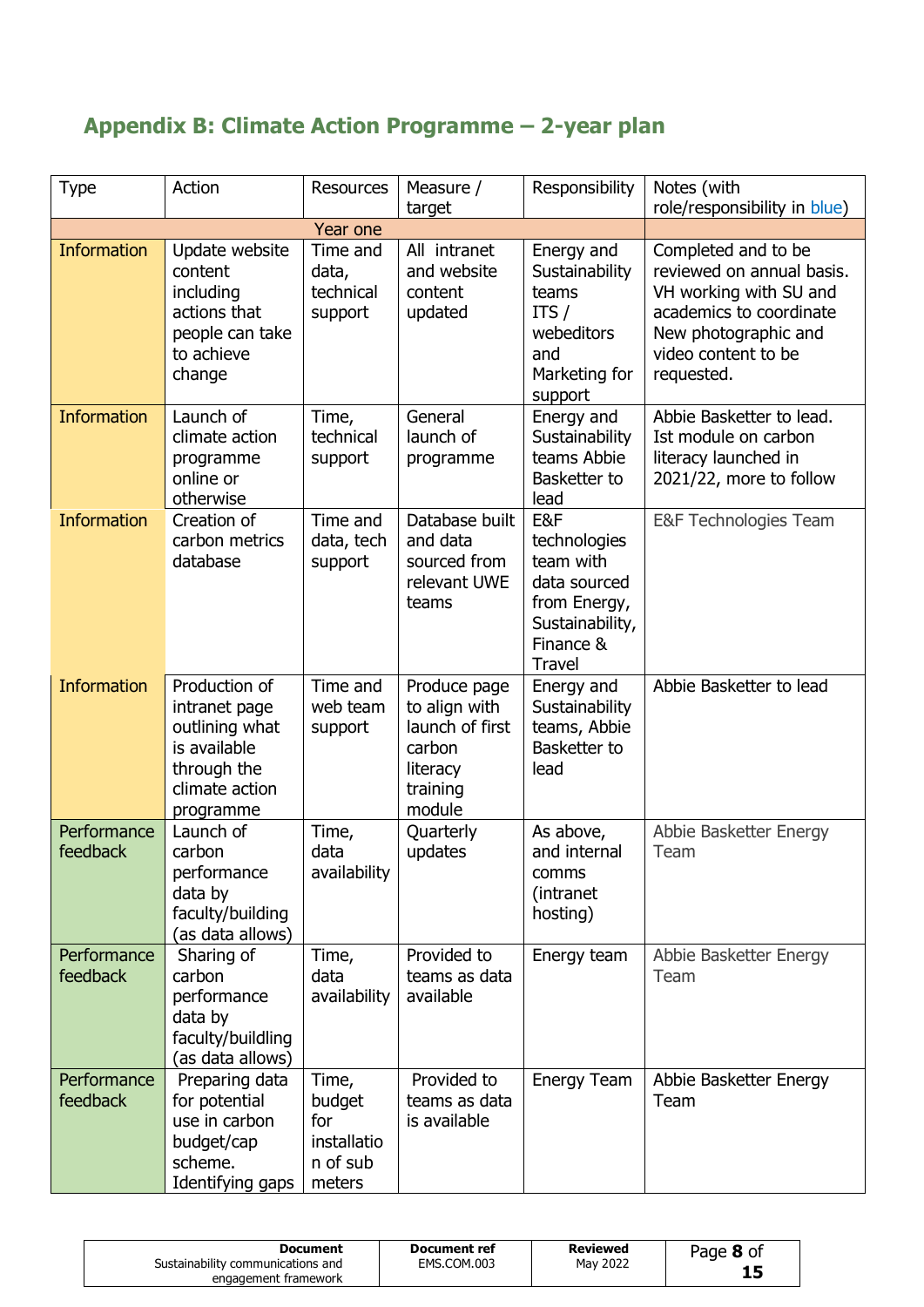|                          | in data and<br>filling/estimatin<br>g these as<br>possible                                                                                                                         |                               |                                                                                                                                                             |                                                                                                                          |                                                                                                                                                                                                                                                                                                                                                                                                      |
|--------------------------|------------------------------------------------------------------------------------------------------------------------------------------------------------------------------------|-------------------------------|-------------------------------------------------------------------------------------------------------------------------------------------------------------|--------------------------------------------------------------------------------------------------------------------------|------------------------------------------------------------------------------------------------------------------------------------------------------------------------------------------------------------------------------------------------------------------------------------------------------------------------------------------------------------------------------------------------------|
| <b>Training</b>          | Carbon literacy<br>training - for<br>all staff and<br>students                                                                                                                     | Time,<br>technical<br>support | Production of<br>e-module<br>available to all<br>staff and<br>students $-$<br>ideally to be<br>introduced<br>into induction<br>and<br>mandatory<br>training | Energy and<br>Sustainability<br>teams<br><b>Students</b><br>Union<br>sustainability<br>team<br>Learning &<br>Development | Training launched in<br>2021/22 to all staff $-$<br>optional at present - and<br>to be reviewed on an<br>ongoing and annual basis<br>Abbie Basketter to lead                                                                                                                                                                                                                                         |
| Social norms             | Creation of a<br>language and<br>branding to<br>adopt across all<br>communications<br>that fits with<br>Transforming<br>Futures and<br>sustainable<br>culture shift                | <b>Time</b>                   |                                                                                                                                                             | Energy and<br>Sustainability<br>teams<br>Comms<br><b>HR</b>                                                              | VH: Coordination of<br>comms via range of<br>internal comms channels<br>working with Anthony<br>Poploski Internal<br>Communications manager<br>KN/PR - develop set of<br>slides with cohesive<br>content<br>SDGs to be more widely<br>used $-$ making use of the<br>Good Life Goals as an<br>accessible option<br>$PR/JL - via ISO14001$<br>sustainability exchanges<br>with faculties and services. |
| Community<br>development | Creation and<br>launch of a<br>central bank of<br>sustainability<br>actions and<br>ideas already<br>implemented by<br>individual<br>teams or<br>groups for<br>others to<br>access. | <b>Time</b>                   | Completed<br>and launched<br>by end of<br>year one.                                                                                                         | Energy and<br>Sustainability<br>teams                                                                                    | CAC teams group set up<br>but not being accessed<br>Keeping track of all the<br>ideas being implemented<br>would be challenging but<br>possible for the key ones<br>and can be included in the<br>crib sheet. Vicki Harris and<br>Louise Hart to lead<br>Identify mechanism to<br>encourage and capture<br>student ideas in addition<br>to ad hoc approach at<br>present                             |

| Document<br>Sustainability communications and<br>engagement framework | Document ref<br>EMS.COM.003 | Reviewed<br>May 2022 | Page 9 of |  |
|-----------------------------------------------------------------------|-----------------------------|----------------------|-----------|--|
|-----------------------------------------------------------------------|-----------------------------|----------------------|-----------|--|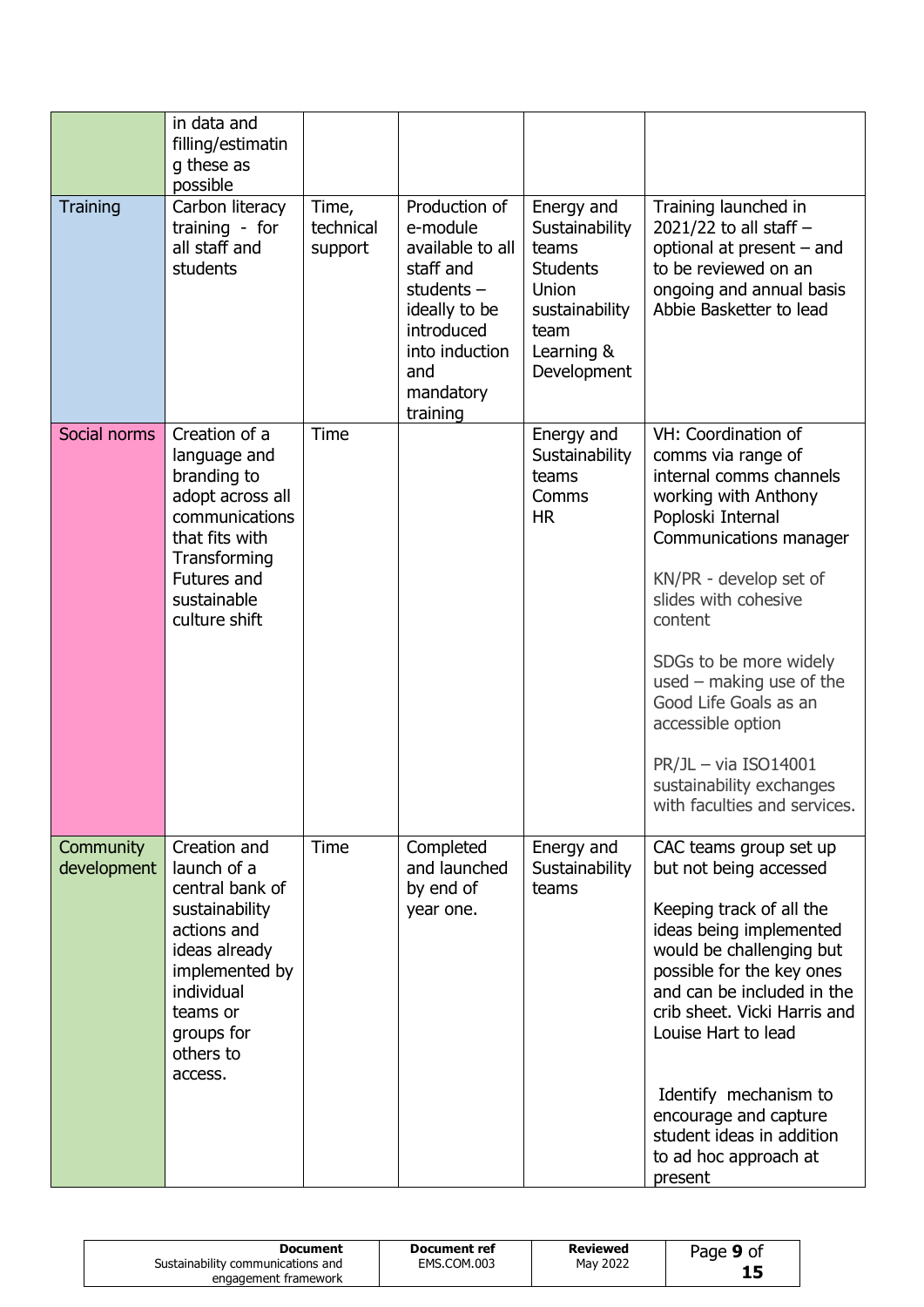| Community<br>development | Rolling out<br>series of<br><b>Climate Action</b><br>cafés for<br>groups across<br><b>UWE</b>                                                                                             | Time                          | Minimum 1<br>per month                                                                                                                                                            | Energy &<br>Sustainability<br><b>Teams</b><br>Comms                                                                                  | Doable initially in Teams<br>or Zoom.<br>Tie in with<br>#buildbackbetter<br>VH to coordinate. |
|--------------------------|-------------------------------------------------------------------------------------------------------------------------------------------------------------------------------------------|-------------------------------|-----------------------------------------------------------------------------------------------------------------------------------------------------------------------------------|--------------------------------------------------------------------------------------------------------------------------------------|-----------------------------------------------------------------------------------------------|
|                          |                                                                                                                                                                                           | Year two                      |                                                                                                                                                                                   |                                                                                                                                      |                                                                                               |
| <b>Training</b>          | Focused<br>training for<br>managers and<br>team leaders in<br>key areas<br>Focused<br>training for<br>academic<br>programme<br>leaders                                                    |                               | Development<br>and trial of<br>tailored<br>training<br>sessions for<br>specific<br>groups or<br>$teams - with$<br>at least one<br>academic and<br>one<br>professional<br>service. | Energy &<br>Sustainability<br>teams<br><b>Students</b><br>Union<br>sustainability<br>team                                            | AB responsible for<br>coordinating in liaison with<br>LDC and relevant<br>stakeholders        |
| <b>Training</b>          | Roll out of<br>qeneral e-<br>module training<br>to increase<br>carbon literacy<br>across UWE                                                                                              | Time,<br>technical<br>support | Training of<br>100% of staff<br>and 100% of<br>new intake<br>students<br>(Undergradua<br>tes).                                                                                    | Energy &<br>Sustainability<br>teams<br><b>Students</b><br>Union<br>sustainability<br>team<br>Learning &<br>Development<br><b>ITS</b> | AB responsible for<br>coordinating in liaison with<br>LDC and relevant<br>stakeholders        |
| <b>Information</b>       | Roll out of<br>control<br>information for<br>buildings where<br>users have<br>primary control<br>- equipment,<br>heating<br>controls, how to<br>use buildings<br>most efficiently<br>etc. | <b>Time</b>                   |                                                                                                                                                                                   |                                                                                                                                      | Abbie Basketter Energy<br>team                                                                |
| Social norms             | Case studies<br>released in a<br>variety of forms<br>e.g. blogs,<br>vlogs, pops<br>ups, internal<br>newsletters etc.<br>giving personal<br>stories of<br>change.                          | <b>Time</b>                   | Minimum 1<br>per month                                                                                                                                                            | Energy &<br>Sustainability<br><b>Teams</b><br>Comms                                                                                  | All . Using Green Gown<br>submissions possible. VH<br>in liaison with internal<br>comms.      |

| <b>Document</b><br>Sustainability communications and<br>engagement framework | Document ref<br>EMS.COM.003 | Reviewed<br>May 2022 | Page 10 of |
|------------------------------------------------------------------------------|-----------------------------|----------------------|------------|
|------------------------------------------------------------------------------|-----------------------------|----------------------|------------|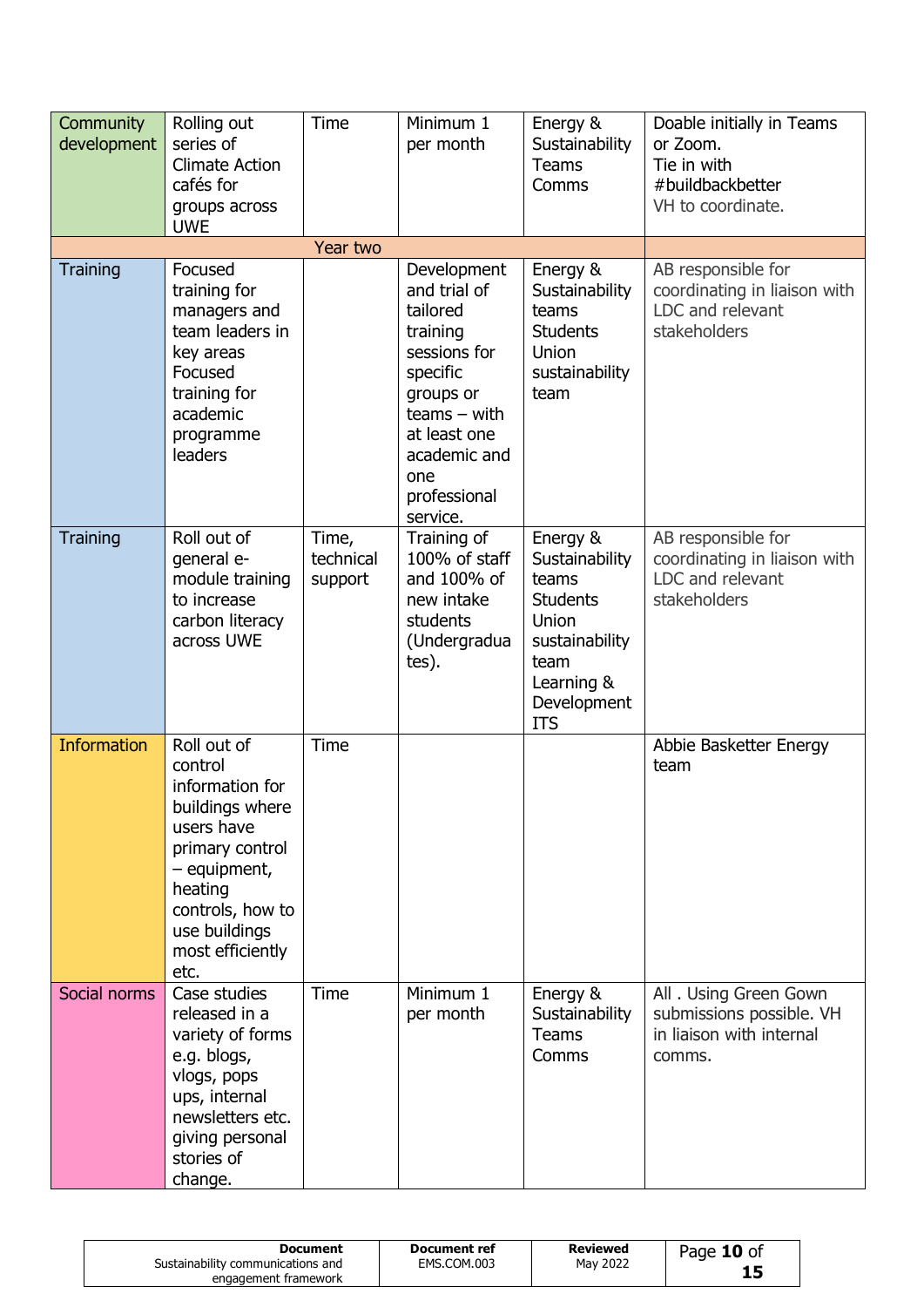| Community<br>development | Rolling out<br>series of<br><b>Climate Action</b><br>cafés for<br>groups across<br><b>UWE</b> | Time | Minimum 1<br>per month | Energy &<br>Sustainability<br>Teams<br>Comms | VH to coordinate, and<br>including members of<br><b>Sustainability Energy</b><br>Travel and other teams as<br>appropriate, |
|--------------------------|-----------------------------------------------------------------------------------------------|------|------------------------|----------------------------------------------|----------------------------------------------------------------------------------------------------------------------------|
|                          |                                                                                               |      |                        |                                              |                                                                                                                            |

| engagement framework |
|----------------------|
|----------------------|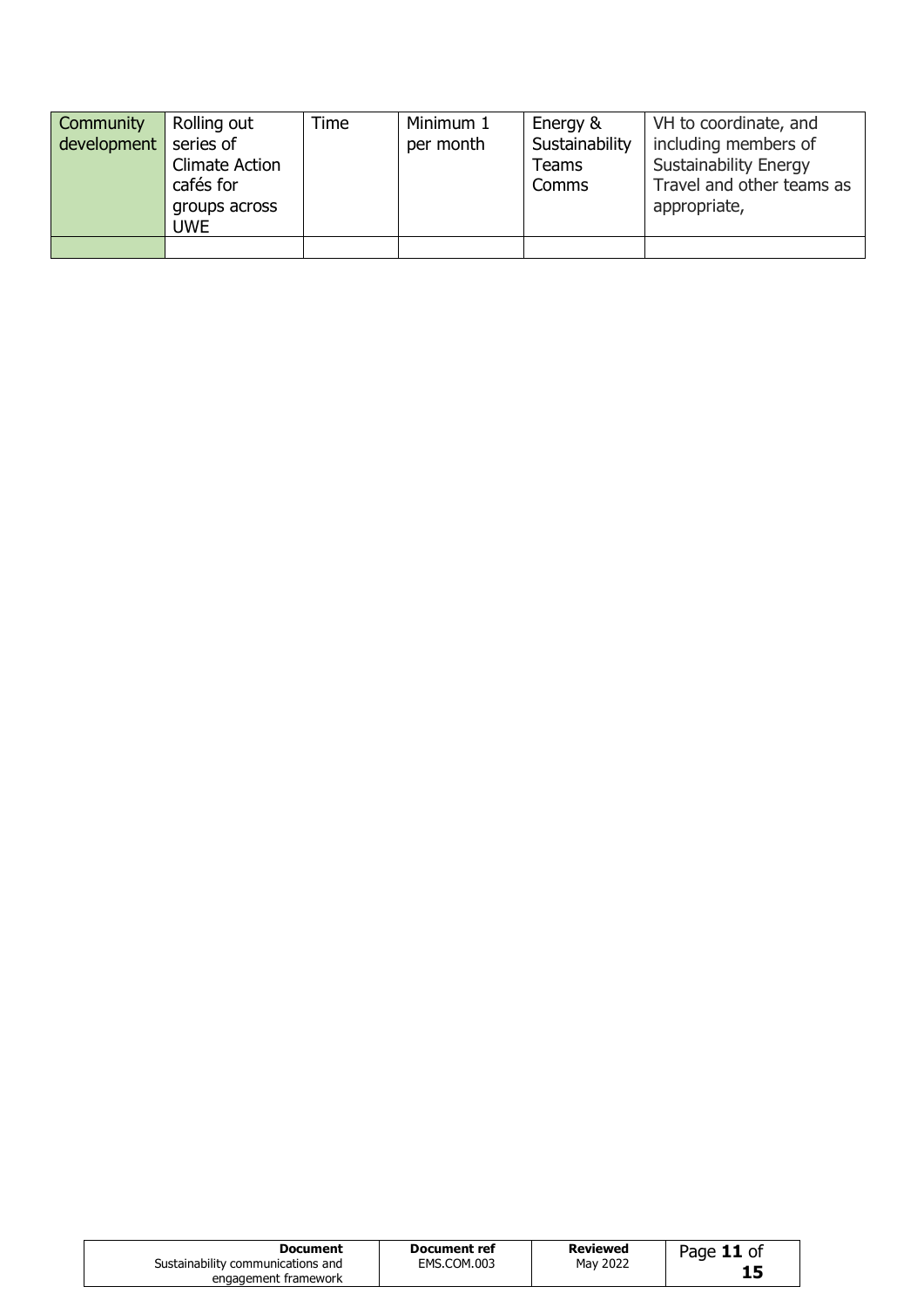# **Appendix C: Audiences and methods for engagement and communication**

Key stakeholder groupings have been identified as such:

#### **Internal stakeholders**

- Students' Union Staff including particular key groupings e.g. community section staff
- UWE staff, including key people e.g. service champions and academic subject area staff
- Elected Student Representatives, including key people e.g. sustainability officer and green team elected representatives
- Green team student supporters
- Staff sustainability supporters network
- Undergraduate and postgraduate students
- Resident students i.e. that are living in UWE halls of residence
- University senior management team
- Wider staff and students

#### **External stakeholders**

- Visitors and customers (i.e. conference organisers, attendees, CPD attendees etc)
- Regional communities of interest such as Bristol Green Capital Partnership, Bristol Sustainable Food city, Bristol Natural History Consortium
- Neighbouring local authorities
- Suppliers and contractors in our supply chain
- EAUC, HESA
- Our partners
- Other HEIs
- Prospective and future students
- Parents/carers of students
- Prospective employers and industry bodies
- NUS People and Planet
- Neighbouring residential communities

| Document                          | Document ref | <b>Reviewed</b> | Page 12 of |
|-----------------------------------|--------------|-----------------|------------|
| Sustainability communications and | EMS.COM.003  | May 2022        |            |
| engagement framework              |              |                 |            |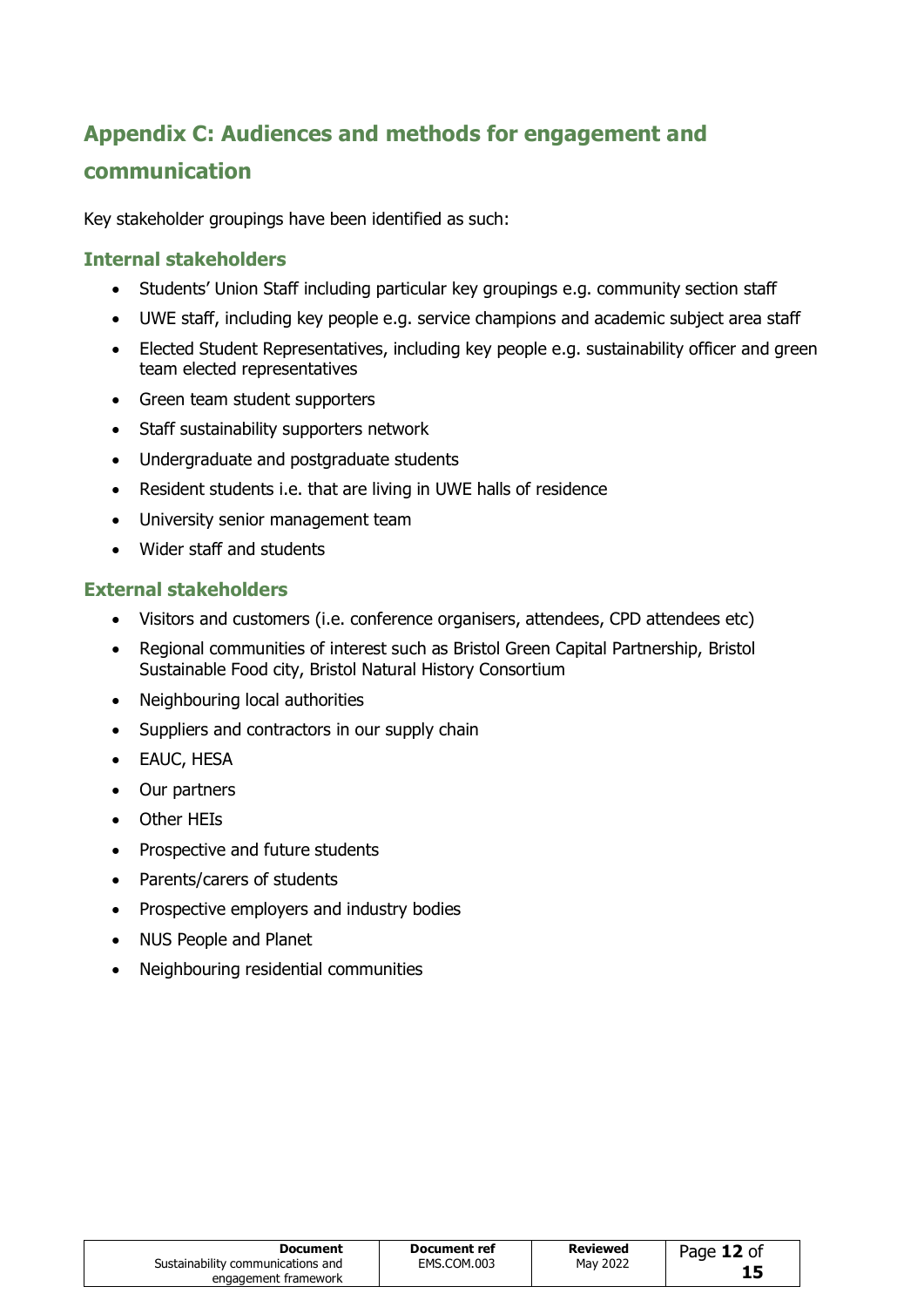# **Appendix D: Methods of communication and engagement – internal stakeholders**

This list describes the channels of communication and engagement with our internal stakeholders (students and staff).

- The sustainability webpages [\(Link\)](http://www1.uwe.ac.uk/about/corporateinformation/sustainability.aspx)
- Internal communications: pop-ups, weekly internal news emails, intranet and Bower Ashton blog
- Social media: [Green Uwe Facebook,](https://www.facebook.com/GreenUWE/) [Travel Twitter,](https://twitter.com/uwetravel?ref_src=twsrc%5Egoogle%7Ctwcamp%5Eserp%7Ctwgr%5Eauthor) SU twitter and Facebook accounts
- Posters and signage
- Internal Audit cycle
- Meetings and working groups
- Student Newsletter, Accommodation emails and Accommodation handbook
- Through events and activities such as the staff welcome fair, Students Fresher's fair or 'Big Green week'
- Written case studies and evidence use Green Gowns applications
- Teaching and learning within the curriculum
- Online learning platforms for presentations and training Blackboard Collaborate, Microsoft Teams
- Online discussions apps Microsoft Teams, Yammer

#### **Methods of communication and engagement – external stakeholders**

- Prospectuses
- Press releases
- Website
- University tenders
- Pre-event information (e.g. ECC customers, CPD events)
- External speaking engagements
- Door-knocking activity (e.g. Love where you live campaign, Big Give)
- Email
- Written case-studies

UWE Bristol will produce an Annual Sustainability Report, which will be a means of communicating progress towards the targets set out in the CASS and supporting action plans. This builds on the regular internal reporting framework within the UWE Bristol sustainability governance structure (i.e. Sustainability Board and its supporting sub-groups).

| Document<br>Sustainability communications and<br>engagement framework | Document ref<br>EMS.COM.003 | Reviewed<br>May 2022 | Page 13 of<br>15 |  |
|-----------------------------------------------------------------------|-----------------------------|----------------------|------------------|--|
|-----------------------------------------------------------------------|-----------------------------|----------------------|------------------|--|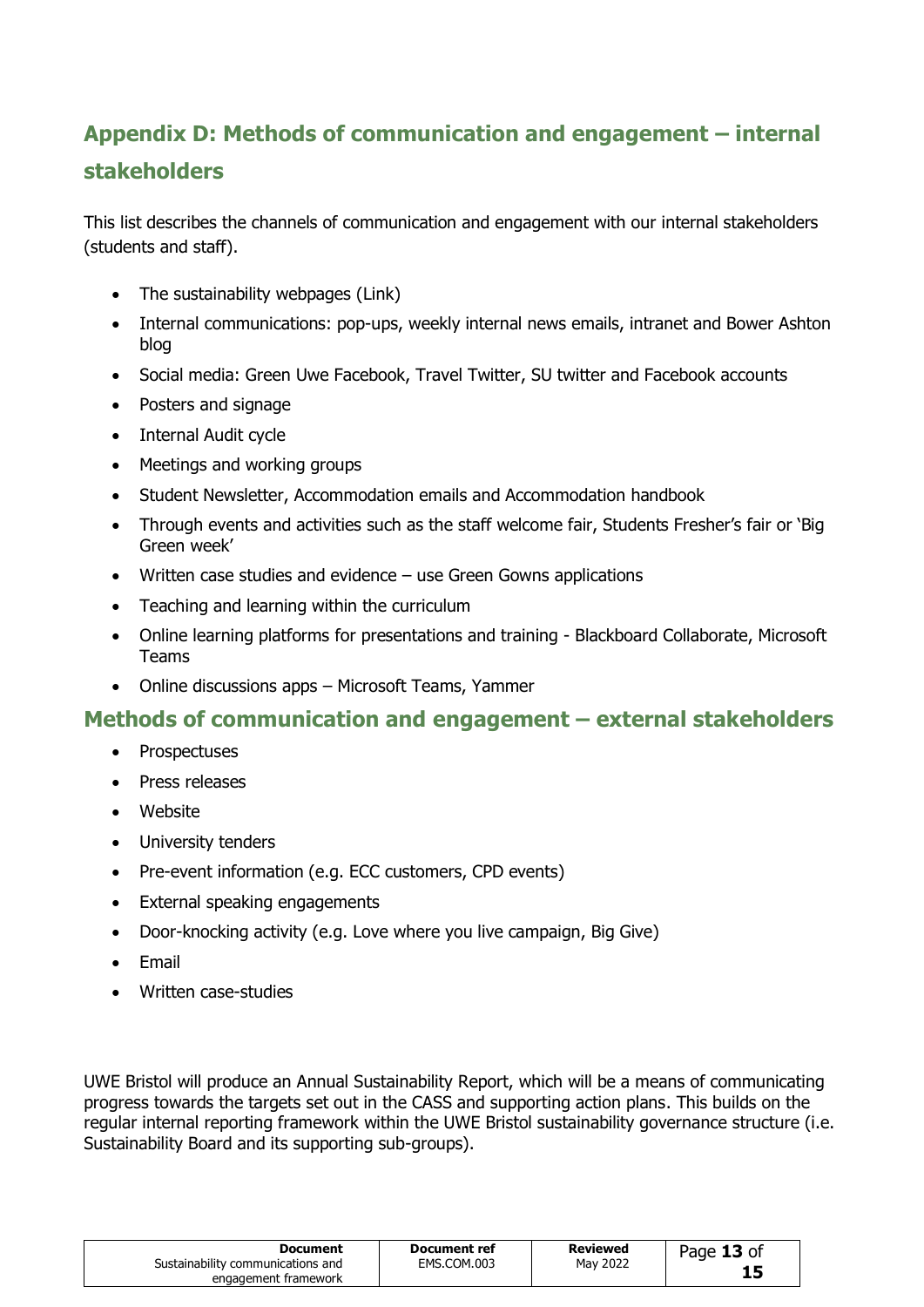We aim to also report on a series of environmental performance metrics via a dashboard of environmental indices, to include quarterly updates on: energy consumption, water consumption, waste and recycling tonnage and recycling performance, paper usage.

| Document<br>Sustainability communications and<br>engagement framework | Document ref<br>EMS.COM.003 | Reviewed<br>May 2022 | Page 14 of<br>15 |  |
|-----------------------------------------------------------------------|-----------------------------|----------------------|------------------|--|
|-----------------------------------------------------------------------|-----------------------------|----------------------|------------------|--|